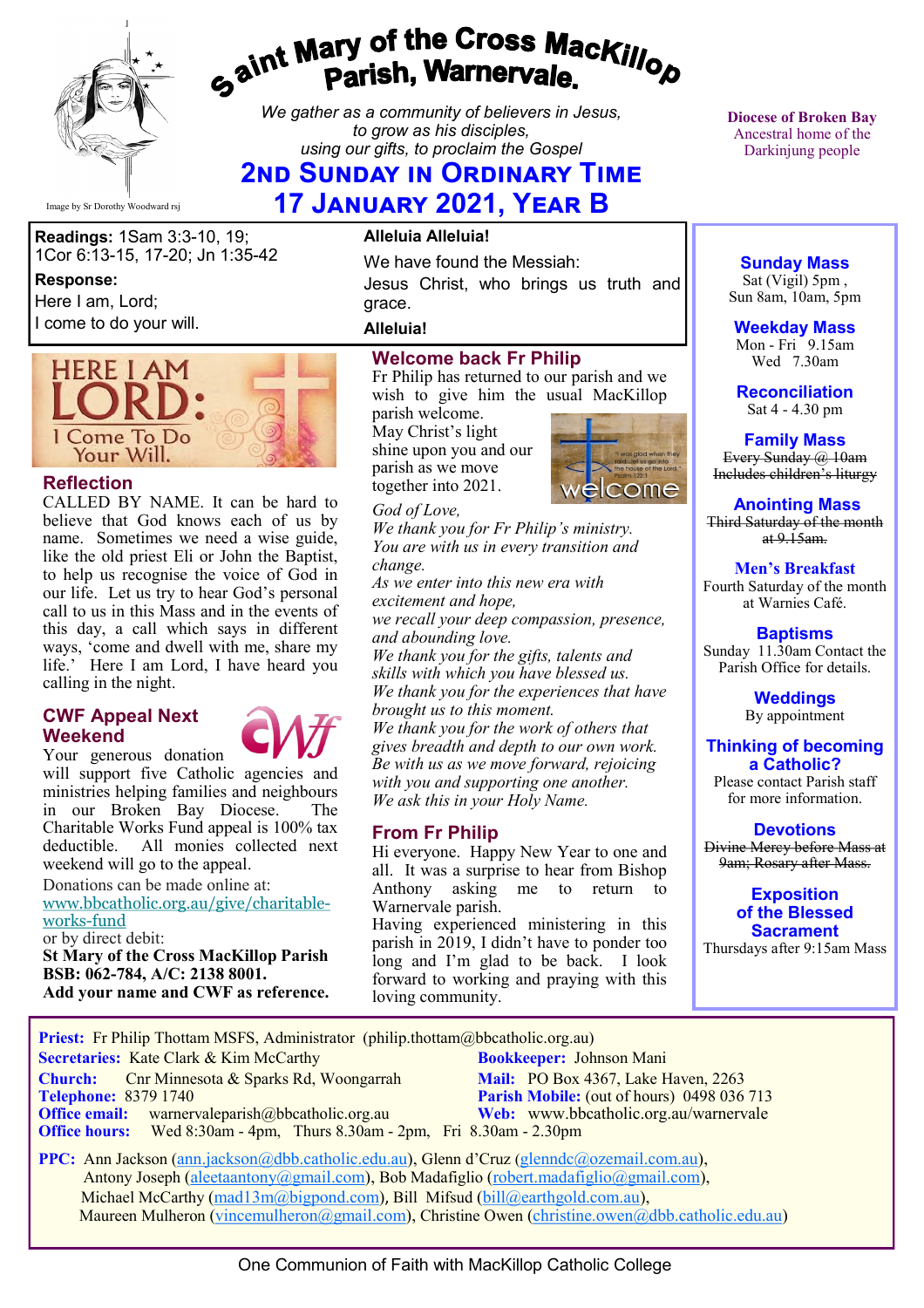#### **Pope Francis' Prayer Intention for January**

#### **Human Fraterniy**

May the Lord give us Grace to live in full Fellowship with our brothers & sisters of other religions, Praying for each other, Open to all.



Aid to the Church in Need ACN AUSTRALIA

Visit [www.aidtochurch.org](http://www.aidtochurch.org/) to learn more about how your donations can help.

### **Social Justice**

#### **Asylum-seekers during COVID**

Just before Christmas a letter was sent by Catholic Religious Aust., to the PM and the Minister for Immigration, Citizenship, and Multicultural Affairs urging the Australian Government to show mercy to asylum-seekers. The letter stated that as a result of Covid-19 many Australians had experienced restrictions and were deprived of their liberty.

"In Australia and on islands off-shore, there are other people who continue to live with total restrictions on their liberty and whose incarceration is indefinite, with no end in sight.

They are not criminals, they only wanted a better life for themselves and their families. It is time for the Government to release the asylum-seekers and refugees who have been incarcerated for years. There is no purpose to their imprisonment. They are suffering needlessly. Now is the time to give them some mercy.

As advocates for social justice we support this request and suggest that it warrants the support of all Catholics*.* **You are welcome to come to our next**  meeting Tuesday **2:30pm in the Mackillop Church, Warnervale.** 

*Social Justice Committee Warnervale Catholic Church*  **[www.marymackillopsocialjustice.word](http://www.marymackillopsocialjustice.wordpress.com) [press](http://www.marymackillopsocialjustice.wordpress.com).com**

## The Holy Rosary

Leading up to Christmas and New Year we have been through the **Joyful Mysteries** of the Rosary.

Last weekend we celebrated the first **Luminous Mysteries** with the Christ's Baptism in the Jordan River:

*The Spirit descended like a dove on Him. And a voice came from heaven, 'You are my Son, the Beloved and with you I am well pleased.'*

Fruit of the Mystery: Openness to the Holy Spirit - Bishop Anthony reflects on this in part 2 of his pastoral letter.



#### **This is who we are: One Journey With Many Roads**

In a family, different members contribute in different ways to a common way of life. Similarly, in the Catholic Church, members contribute differently through their chosen vocations. A vocation, in the Catholic sense, is more than a job or function, it is a calling from God, a way of living, with specific relationships and responsibilities. This week we look at :

#### **Couples**

For many Catholics, the vocation of married life is the way they give expression to their life of faith. Through their commitment to their spouse and children, the couple show what it means to love one another with the unconditional love that Jesus Christ offers us. Their life of union is so profound that the Church holds up marriage as a sign to all its members of the unity to which they are called. It is our love inspired by Jesus Christ that makes us who we are.

#### **Return and Earn**

We raised **\$87.20** this week.

*Please remember containers to be empty of liquid; not crushed or broken; and* 

**OThank** you for **O** 

*Please place glass in the crates provided Thank you* for your support!.



**Monday 18 January** 9:15am Mass Fr Philip

**Tuesday 19 January** 9:15am Mass Fr Philip

**Wednesday 20 January** 7:30am Mass Fr Philip 9:15am Mass Fr Philip

**Thursday 21 January** 9:15am Mass Fr Philip

**Friday 22 January**  9:15am Mass Fr Philip

**Saturday 23 January** 4pm Reconciliation Fr Philip 5pm Mass Fr Philip

**Sunday 24 January** 8am Mass Fr Philip 10am Mass Fr Philip 5pm Mass Fr Philip

#### **Vox Populi - Voice of the People**

The first Vox Populi message of 2021 comes from Peter Rodrigues. Peter is a parishioner at St Agatha's Church, Pennant Hills. Peter and his wife Marilyn both work for the Catholic Archdiocese of Sydney. To read this message click **[here](https://bbcatholic.us8.list-manage.com/track/click?u=466af249e088db70ab864d088&id=513e2cc016&e=e312df0f80)**

## **Coronavirus restrictions**

The **number of people** permitted to attend a church service is **100.**

**All other restrictions continue** for hygiene and social distancing. Please **use hand sanitiser** and **keep 1.5 metres apart** when entering and leaving the church, when queuing for communion and when chatting before and after Mass.

**Masks** are mandatory.

**Sign in sheets for Mass** are in the breezeway. Please ensure you are signing in for the Mass.

The sign in sheet for **visits to the church** are on the table at the back of the church.

**Online Mass** is available at the Cathedral from the below link: **Watch now - [Daily Mass on YouTube](https://www.youtube.com/channel/UCNenwlfI7i14XB9TsVBrLvQ/)  - [Sunday 9.30am](https://www.youtube.com/channel/UCNenwlfI7i14XB9TsVBrLvQ/) - Weekdays 7am**

Please remember our sick: Trisha Noble, Dallas Reichal, Margaret Bailey, Sharon King, Richard Murphy, Nancy Foster, Cathryn Sharkey, Anne Johnson, Doreen Winning, David O'Connell, Kathy Outlaw, Finn McConnon.

Deceased: Bishop Geoffrey Robinson, Fr Tim Cahill, John Goddard, Eric Gibbons, Caterina Randazzo (Bishop<br>Anthony's mother), Mike McQueen, Oliver McKenzie, Rocky Thomas, Margaret Pattison, June Dawson, Frank Roll, Tess Hardman, Sue Lauder, Geoff Hannon, Dorothy McGinlay and family, Mary Mahoney.



Mass Intentions: Ruben Nunez, Dulca Gica, Richard Charleston, George & Helen Pantazopoulos, Gina Kambouraki, Helen Giatras, Peter & Frank Walsh, Connie Claramunt, Linda Bond.

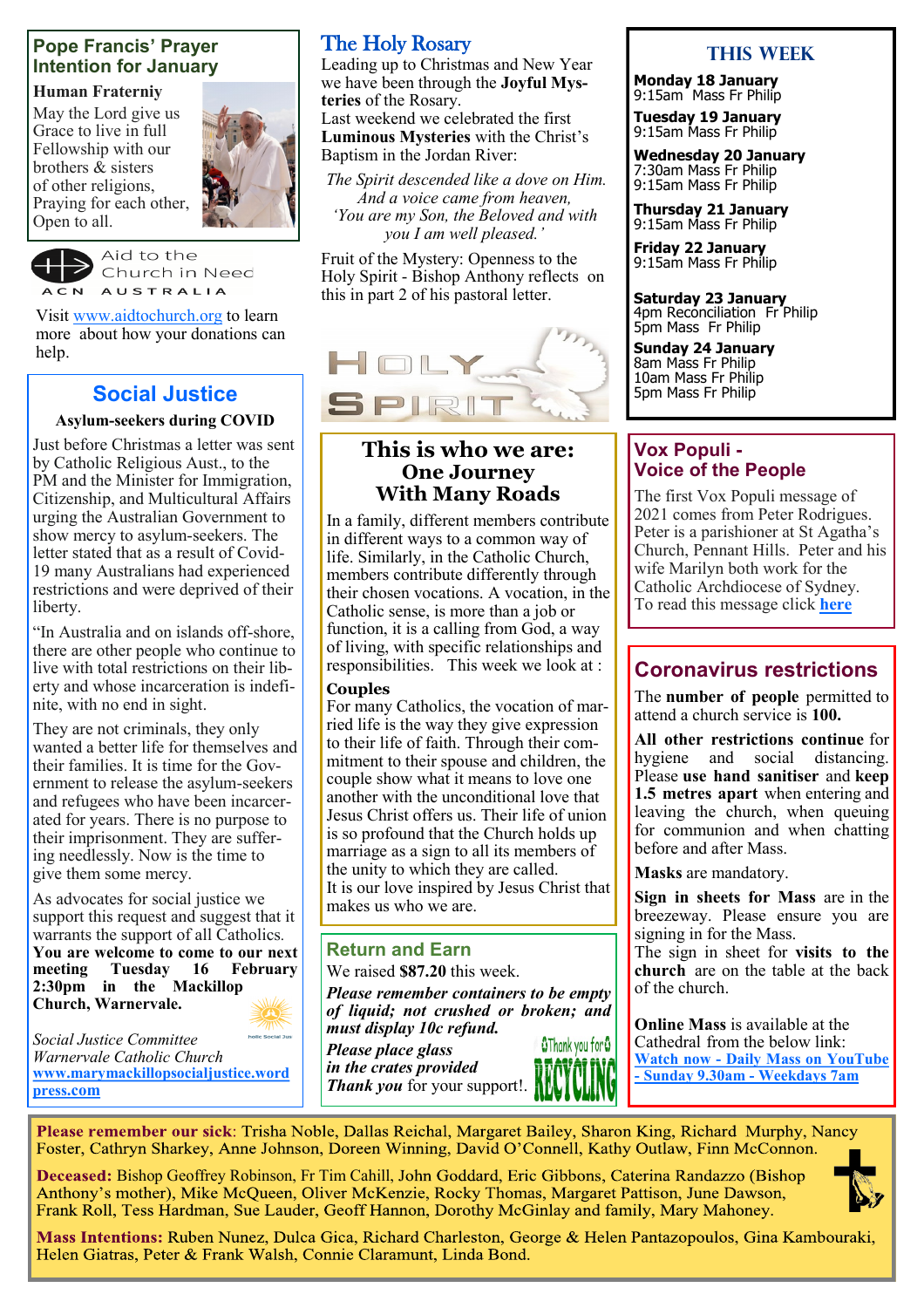# Readings at Mass

#### **First reading Samuel 3:3-10, 10**

#### **Speak, O Lord, your servant is listening.**

Samuel was lying in the sanctuary of the Lord where the ark of God was, when the Lord called, 'Samuel! Samuel!' He answered, 'Here I am.' Then he ran to Eli and said, 'Here I am, since you called me.' Eli said, 'I did not call. Go back and lie down.' So he went to lay down. Once again the Lord called, 'Samuel! Samuel!' Samuel got up and went to Eli and said, 'Here I am, since you called me, 'He replied, 'I did not call you, my son; go back and lie down.' Samuel had as yet no knowledge of the Lord and the word of the Lord had not yet been revealed to him. Once again the Lord called the third time. He got up and went to Eli and said, 'Here I am, since you called me.' Eli then understood that it was the Lord who was calling the boy, and he said to Samuel, 'Go and lie down, and if someone calls say, 'Speak, Lord, your servant is listening.' So Samuel went and lay down in his place.

The Lord then came and stood by, calling as he had done before, 'Samuel! Samuel!' Samuel answered, 'Speak, Lord, your servant is listening.'

Samuel grew up and the Lord was with him and let no word of his fall to the ground. The Lord of the Lord.

#### **Responsorial Psalm**

#### R. **Here I am, Lord; I come to do your will.**

I waited, I waited for the Lord

and he stooped down to me;

he heard my cry.

He put a new song into my mouth, praise of our God.  $\mathbb R$ 

You do not ask for sacrifice and offerings, but an open ear.

You do not ask for holocaust and victim.

Instead, here am I.

In the scroll of the book it stands written that I should do your will.

My God, I delight in your law in the depth of my heart  $R$ 

Your justice I have proclaimed in the great assembly.

My lips I have not sealed; you know it, O Lord  $\,$  . R